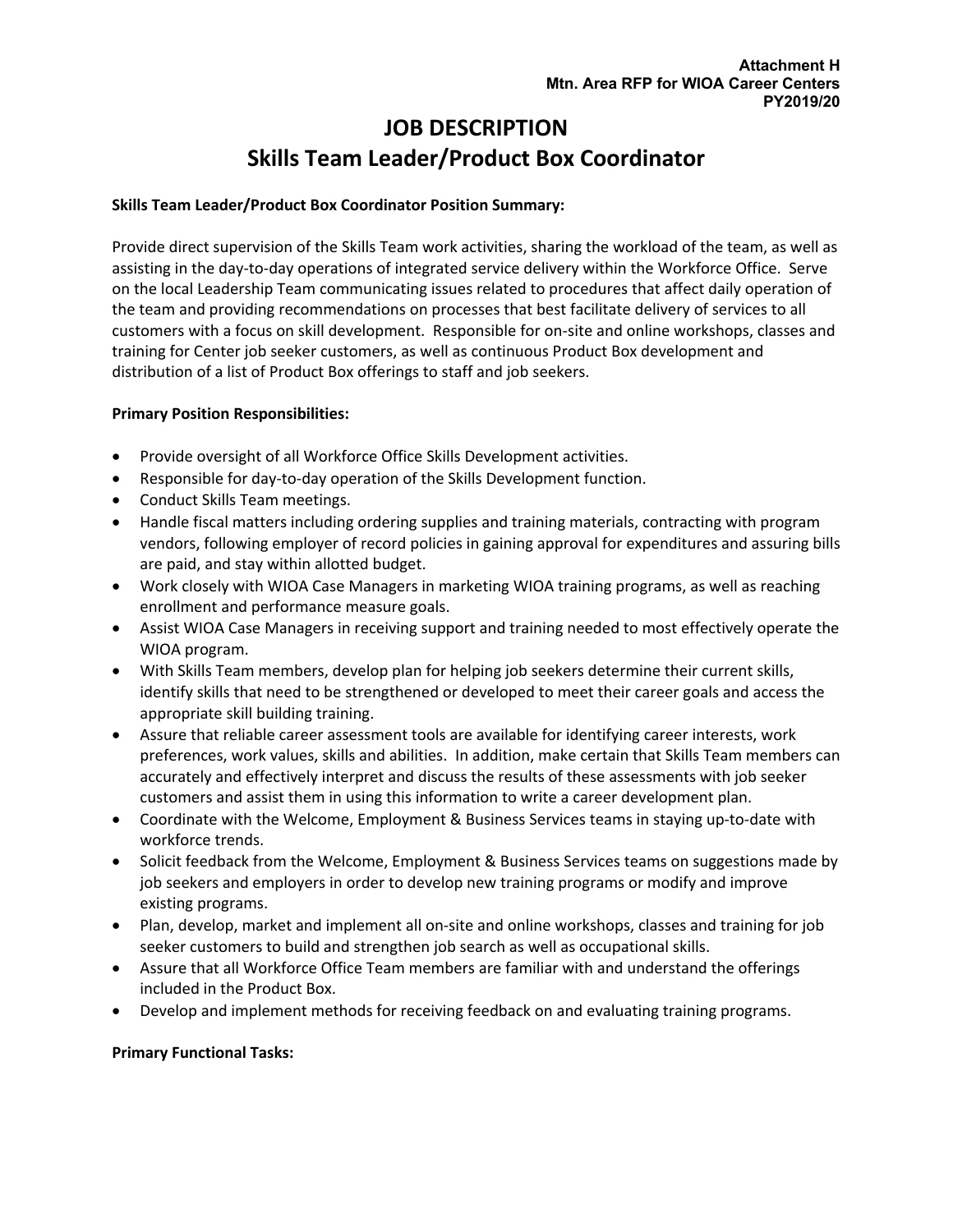- Follows and implements all directives, policies and procedures of the Integrated One Stop system as communicated through the Workforce Office Manager and Regional Workforce Office Manager.
- Follows Workforce Office communications protocol in relating all new or changed policies, procedures and/or processes to team members to ensure that they have the most up-to-date information.
- Submits data to the Workforce Office Manager and Regional Manager (routinely and upon specific request) to provide information that will assist them in compiling reports. Collects qualitative and quantitative data that accurately depicts current work activities and outcomes of the team.
- Serves as a resource and content expert on participant tracking and reporting system data entry, data management and data processing.
- Collects staff and customer feedback on improvements that will benefit customers, and reports collected feedback to the Workforce Office Manager.
- Participates as a team member by actively assisting with the ongoing workload of the team, and takes on additional team activities, as needed, when the team's workload is at capacity or special circumstances arise.
- Identifies assigns and follows-up on work activities of team members that are under functional supervision and in accordance with the Workforce Office's integrated staffing structure.
- Creates and coordinates individual team members' weekly work schedules to ensure that all team members have time for scheduled breaks, lunches, etc., and coordinates leave requests to ensure proper coverage of work activities within the team in accordance with Workforce Office's operational procedures. Work schedules and leave requests must be processed according to the human resource policy and procedures relevant to each team member's employer-of-record.
- Ensures that all team members understand what is expected of them their roles on the team and their team's work in relation to other Functional teams in the Workforce Office.
- Oversees daily work activities of team members under functional supervision, and ensure that team members are performing all required work activities.
- Ensures team members are knowledgeable about all Workforce Office products and services, and that they understand the roles the various teams play in delivery of those products and services. Also, serve as a resource and content expert to team members, providing them with guidance and answers to questions concerning work activities.
- Creates opportunities for team members to provide input on procedures and processes and share their expertise with other team members.
- Documents individual team member's job performance, including individual successes, positive and negative behavioral issues and contributions to the overall Workforce Office's operational success, in order to provide input to the team member's performance evaluation. (Performance evaluations must be processed according to and adhere to the human resource policy of the team member's employer-of-record).
- Participates in the performance evaluation process of team members in conjunction with the Workforce Office Manager.

## **Secondary Functional Tasks:**

- Maintains required data entry of service delivery and customer information, service notes and other required tracking and reporting system transactions.
- Maintains regular and frequent contact with customers (via phone, face-to-face, email, text, etc.) to assess service needs, recommend additional services in order to assist customers in building needed skills, and/or to keep customers attached to services until employed.